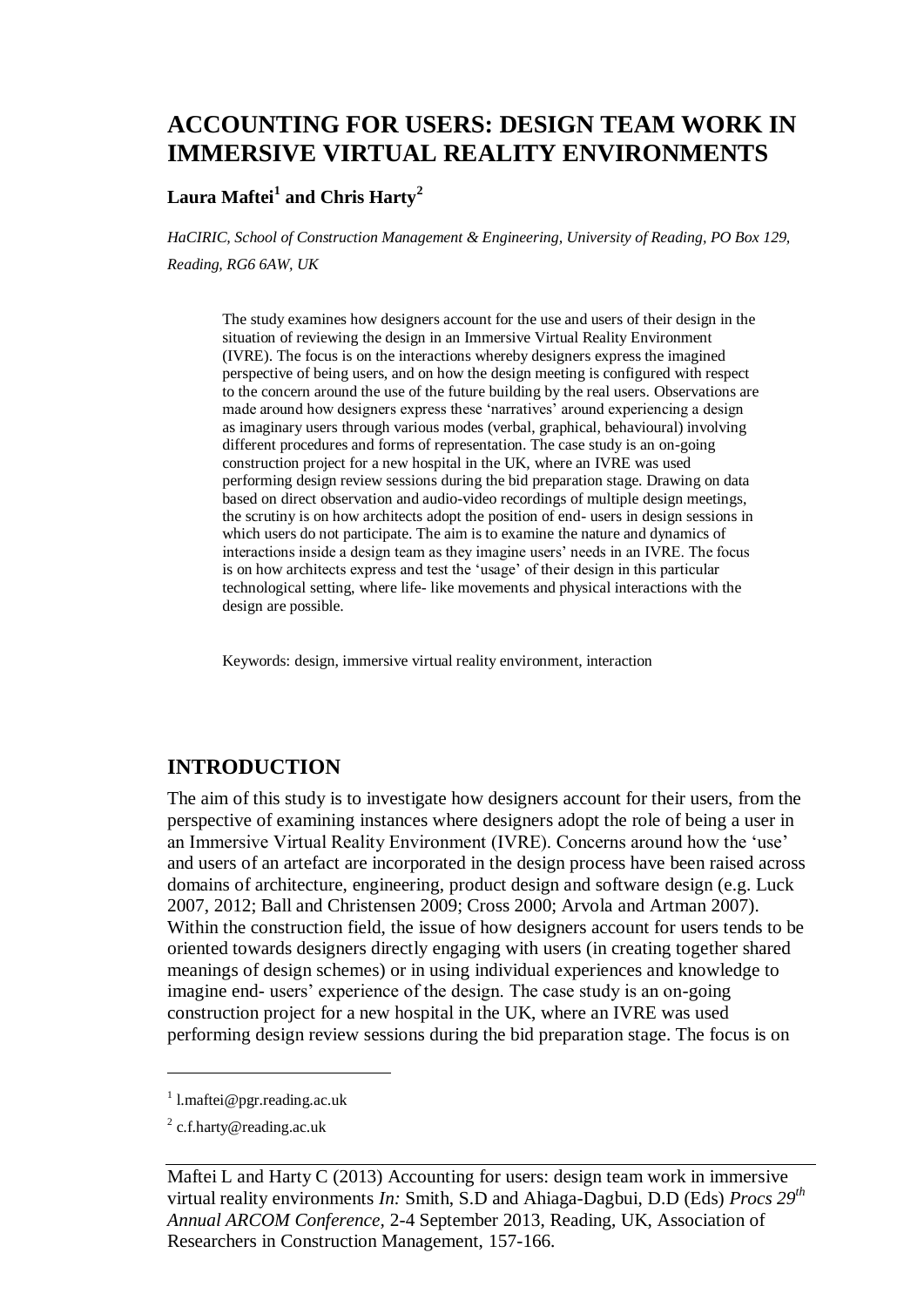how architects express and test the 'usage' of their design in this particular technological setting, where life- like interactions with the design are possible.

## **LITERATURE REVIEW**

This section identifies two broad strands in the literature around designers and users: the first focussed on designers directly engaging with users, and the second strand investigating design sessions in which users do not participate. Within the second strand we identify two main modes whereby designers account for the use and users of their design: through drawing on their previous individual experience of an existing design, or through imagining an end- user's experience of the design being developed.

The first strand of studies focusses on how designers account for users through investigating design situations in which end users are being directly involved. Building on a participatory design approach, such studies stress the role of bringing users' perspective on the use of a designed space (drawn on their insights from the lived experience in similar buildings) in conversations with architects, to collaboratively articulate design problems and solutions through establishing together a 'spatial reasoning' of a design scheme (e.g. Luck 2012). From a similar standpoint, work oriented on the conversational behaviour in design meetings in which architects engage directly with users in 'reflecting in practice' discusses the role of describing the use of space to create shared meanings of the design proposal (Luck and Mc. Donnell 2006 ) or to coproduce design ideas (Luck 2007).

The second strand of research concerned with how designers address issues around the use of the design as final product draws the attention on the interactions inside designers' teams, and examine design situations in which users do not participate. These studies examine how architects reflect on the use of space from the clients' perspective through simulating users' experience of occupying the designed space, in various modes involving different procedures, technologies and forms of representation. In this sense, some studies focus on the role of mental or graphical scenarios accompanied by 'narratives' developed and expressed through verbal description and/ or through drawings and gest-draws, and discuss how architects imagine 'stories' about their users, in which they refer to "the 'roles' they play and to the 'rituals' in which they are set" (Lawson 2006: 205). It is also examined the use of 'narrative' as strategy for conceptualizing and testing design ideas (Lawson 2006:267), and of how new technologies mediate the expression of such 'narratives' through drawings and gest-draws (e.g. Buscher 2005). Other work examines how the embodied references to the design are mediated through multiple visual means and models (e.g. Buscher 2006), or discuss the use of various forms of design representations for enabling a viewing experience of the designed space, as similar to users' perspective (e.g. Yaneva 2005- the scaling process, the use of physical mockups and of the model-scope).

In other domains of design, literature around designers enacting the role of users and/ or of system components of a design, discusses the role of 'personal analogies' in the creative process, as for example through imagining circumstances of being the user of a designed object, or a part of the designed system (Cross 2000). Studies around the social dimension of teamwork in design discuss how assessing the 'human factor' issue of a designed object is guided through designers' personal knowledge on the use of their design, based on individual experience of a design situation (Cross 1995). Empirical studies of engineering design meetings (Ball and Christensen 2009) address issues of analogical reasoning and mental simulation in design with regard to features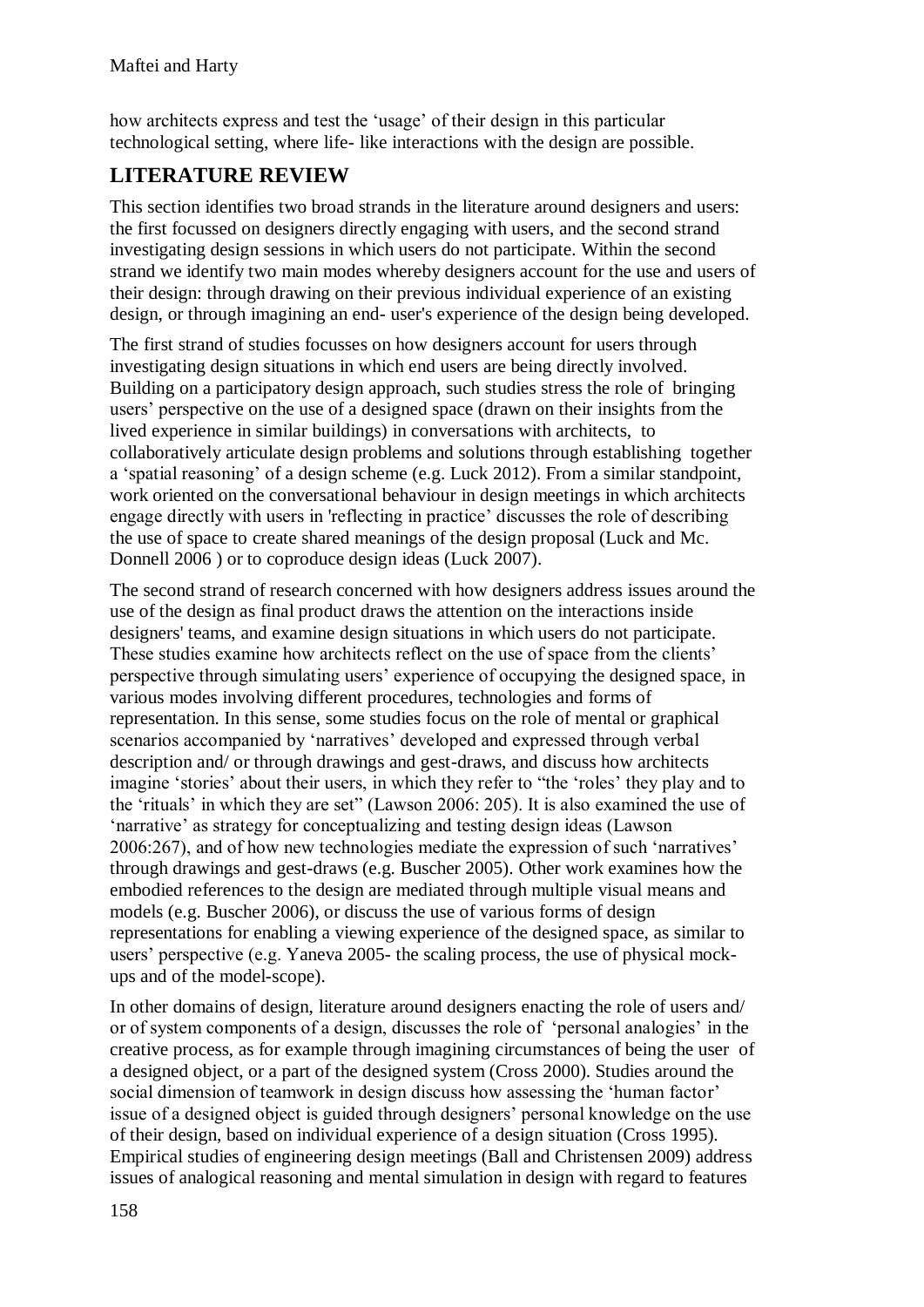of end- user's experience of the design. From a similar concern, other studies investigate how collaborating designers simulate experiencing a design through gestures and taking on the role of users or of system components (e.g. studies that examine types of enactments employed by designers to express a design concept - "means of expression", such as through gestures and improvising playing) (Arvola and Artman 2007). This study draws the focus on how architects adopt the position of end- users in design sessions in which users don't participate. Compared to the above studies, which focus mainly on the spoken interaction, this paper extends the scrutiny on how the visible means of enacting user's behaviours interplay with the verbal modalities of reflecting on and expressing the use of the design.

## **METHODOLOGY**

This research examines the nature and dynamics of design interactions in an IVRE from the concern with how architects consider the usage and the experience of their design from the perspective of imagining themselves as users. This concern with understanding specific interactional aspects regarding the practical and situated accomplishment of design is consistent with the methodological choice of observing in detail how this set of practices are naturally performed in this particular setting. The case study is based on an on-going project for designing a new hospital in the UK. One of the requirements is that all patient accommodation is in single rooms, rather than traditional wards. Single room only accommodation is rare in the UK, and so a key issue for the client was ensuring that the rooms were of sufficient size. At the time of the research, the project was still in bid preparation stage. The project team opted to augment the traditional design and client engagement procedure with the use of a CAVE (a type of IVRE) at the University of Reading. This was to be used to demonstrate to the client that the rooms were of an appropriate size.

As particular type of IVRE, the CAVE is a surround large display visualisation technology that may allow multiple users to experience an immersive simulation of tri dimensional life sized virtual objects at a time. The classic CAVE (Cave Automatic Virtual Environment) as the one designed and implemented at the University of Illinois at Chicago in 1991, is a multi-person, room- sized, high resolution multidisplay 3D video and audio environment, in which graphics are projected stereo onto the walls and the floor. It offers the user (equipped with 3D stereo glasses and a head mounted tracking device with location sensor) an active stereo and real-time interaction with the model. One user's movement in the space of the CAVE is being tracked and, consequently, the correct scene perspective rendering is displayed in a continuous responsive manner. CAVE participants see their arms and bodies and can easily interact between themselves during the simulation (De Fanti et.al. 2011). The CAVE at the University of Reading has three vertical projection screens (3m by 2.2 m) and a floor projection screen (3m by 3m).

The research used video recording and direct observation of a series of six sessions held within the CAVE, involving project and design managers, architects and designers, and modellers and visualizers, in various combinations. These were spread across five months, between November 2011 and March 2012. These sessions produced 12hours of audio-video recordings. Various combinations of video cameras have been used to capture the design meetings: one hand-held camera, a second camera fixed on a tripod, positioned in one corner of the CAVE and a third camera fixed on the CAVE's ceiling to offer an aerial top down view. In conducting the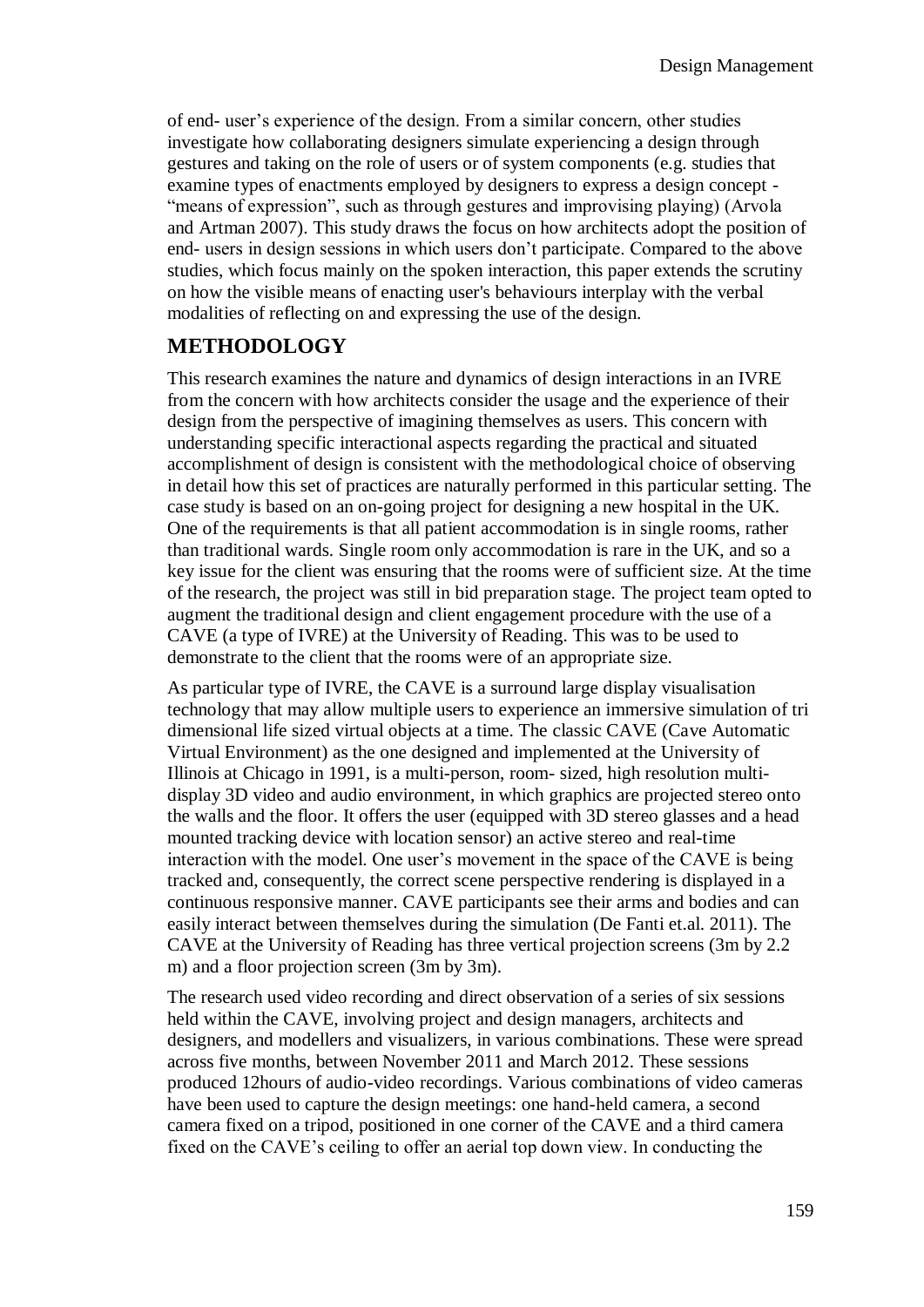research, we followed the University's ethical procedures regarding the participants' consent, and the confidentiality and data protection.

This study examines how designers account for their users and express this in an immersive environment. The focus is on the particular interactions whereby designers make sense of the 'usage' of the designed spaces and enact user's behaviours, and on how the IVRE is used in configuring these interactions. The analysis draws on a collection of such situated enactments whereby designers reference their actions to how the design might be experienced by their users. The empirical material has been structured in four episodes analysed below. The initial fragment has been selected to provide preliminary sense of the interactions that will form the focus of attention. The following episodes examine several instances whereby designers imagine themselves as users experiencing the space of the hospital. This approach draws on video ethnography based studies of workplaces and of interactions (Heath and Luff 2008; Heath, Hindmarsh and Luff 2010). The transcripts presented in the paper have been produced using a simplified transcribing system provided by Silverman (2006).

# **ANALYSIS**

#### **Between virtual and real: Simulating the experience of inhabiting the space**

This fragment supports introducing a chronological frame of the design events occurring in the CAVE in the context of preparing the bid for the hospital project. The fragment is extracted from the first from a series of six sessions of reviewing the design in the CAVE, and it refers to how the architects and contractors teams first encountering the immersive environment perform a walkthrough of the hospital's virtual model. It has been selected to illustrate an instance whereby the design participants envisage potential benefits of using the CAVE for presenting the design to their client.



"I can seat down."





"[...]Now stand up!"

"You can actually do: (.) like typing!"

## **Episode 1 (E1)**

| Designer1 $(09:00)$ : I can seat down. |                                                                                                                                                                                                 |
|----------------------------------------|-------------------------------------------------------------------------------------------------------------------------------------------------------------------------------------------------|
|                                        | $(09:16)$ : ((the designer is kneeling))                                                                                                                                                        |
|                                        | Contractor $1(09:17)$ : And if you could look a bit further to the right?                                                                                                                       |
|                                        | ((the contractor points the direction with the hand))                                                                                                                                           |
|                                        | $(09:19)$ : ((the designer follows the suggestion and orients the head and<br>gaze towards the right; the other participants take photos with<br>the designer inside the space of the hospital) |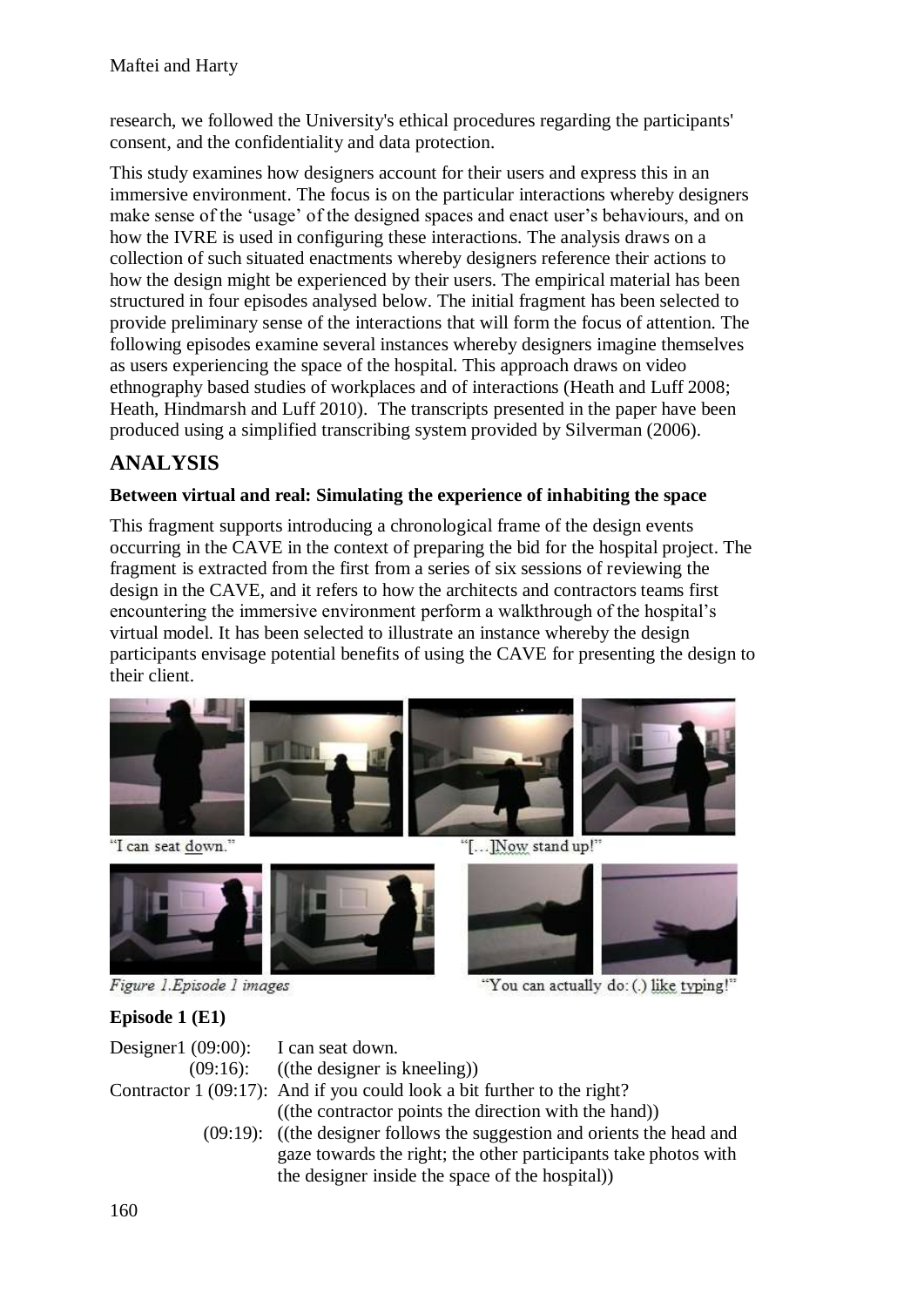- Contractor 1 (09:20): And if you turn to the left?
	- ((the contractor points the direction with the hand and dynamically gestures towards the left side of the model)) ((the designer reorients the head and gaze towards the left))
- Contractor 1 (09:22): That's go:od.

((the other participants take another set of photos with the designer facing the opposite direction of the reception area))

- Contractor 1 (09:24): Now stand up!
	- (09:26): ((the designer begins to gradually stand up))
	- (09:28): ((the designer is standing up))
	- (09:30): ((the other participants take a final set of photos with the designer standing on the reception desk))
- Designer 1 (09:38): You can actually d:o (.) like typing!

Designer 1 (09:46): ( ) You got to get the TRUST ((the client)) in here!

In the course of examining the main reception area of the hospital, the participants decide to record a series of photos with the spatial effect of the virtual model as previewed in the CAVE for demonstrating the compliance of the design scheme with the visibility requirement. In consequence to noting the advantage of a 3D life size scaled model which allows real- time interaction through physical motion, they decide to augment the sense of scale and realism in the photos by including a designer acting as nurse while performing activities at the reception desk, as personage in the picture. The project team employs an active simulation of the visibility scenario for illustrating various viewing angles of the reception area from different height levels around the desk as in the real use of the hospital. Following a contractor's guidance, the designer acting as nurse gradually changes the position of her body as from siting down on a virtual chair to standing up. A rich range of visual behaviour accompanies the verbal coordination between participants and the interaction with the imagery throughout this sequence of the design meeting. Multiple changes of gazes and gestures of pointing (with the arms and fingers) towards different areas of the hospital, or reorienting the head direction and body motion in the space of the CAVE are frequently being engaged.

After the project team's members consider they had recorded sufficient photos of the model displayed in the IVR, the designer which had acted as nurse continues playing the role of being medical staff, and spontaneously begins to engage in testing the experience of inhabiting the model. Finding herself standing near the virtual desk she notes how the model interactively responded to her body's motion within the space as in a real building (E1, 09:26-09:30). Observing how her arms seem to rest as on a real furniture object (the effect of the life size scaled model) she begins to move her hands and fingers in gestures of simulating typing on a real keyboard, imaginary placed on the virtual desk (E1, 09:30- 09:38).

The proximity of the virtual desk at a real like height and ergonomically placed as perceived in relation to designer's body stimulate her responsive reaction to simulate performing an activity in the surrounding model and generates the feeling of inhabiting the space: "You can actually d:o (.) like typing!" (E1, 09:38). Impressed by the strikingly compelling sense of being in the model (and the real-like perception of the hospital's space) she points the potential of using the CAVE in the design review and for presenting the design to the client: "You got to get the TRUST in here!" (E1, 09:46). The designer's sudden behaviour (between the moments 09:30 and 09:38 in the fragment E1) infers the effect of the immersive environment on stimulating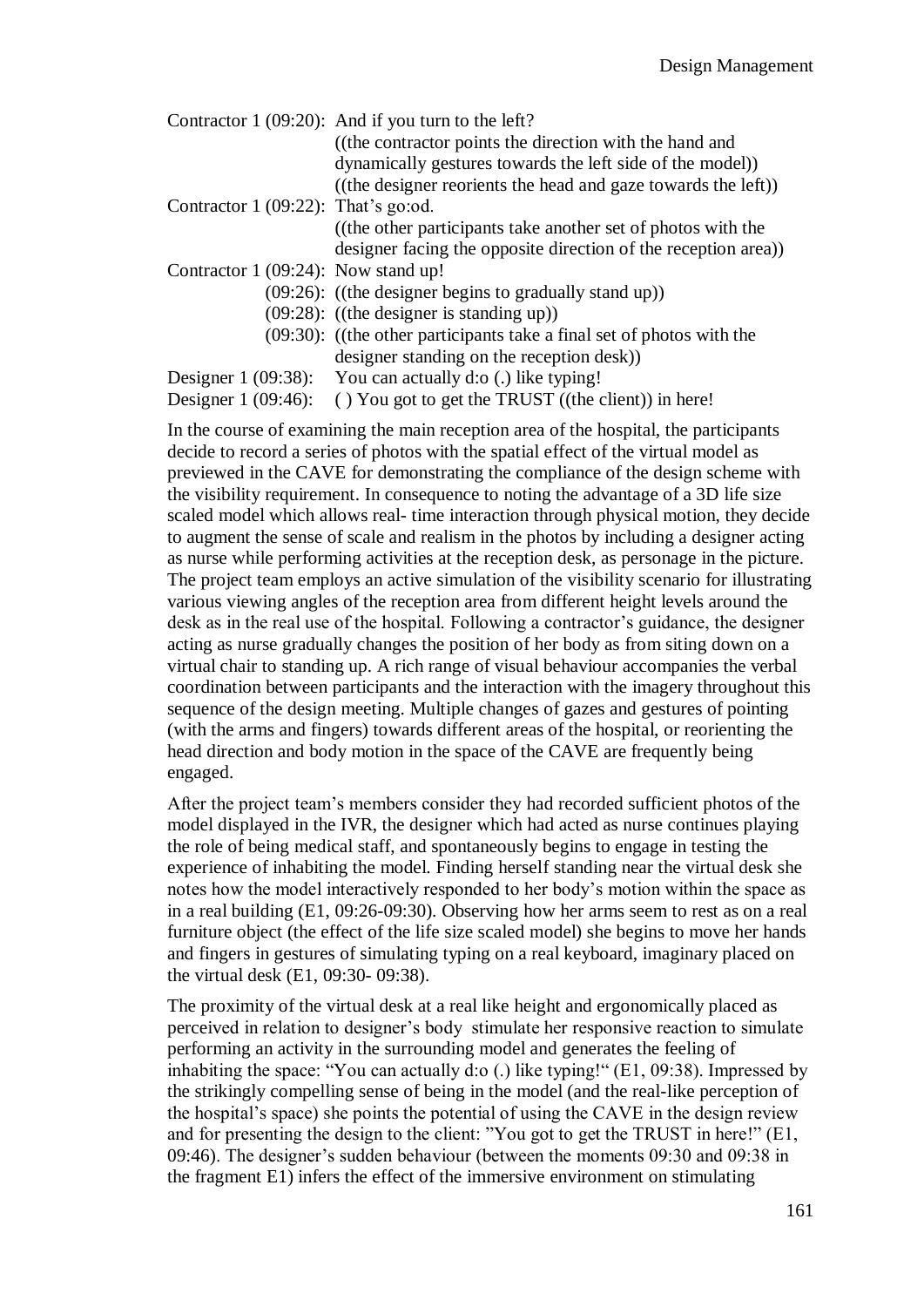adopting a perspective analogue to being an end user experiencing the space. Also, the enactments of user's behaviour instantiated in this fragment reflect a rich interplay of talk with dynamic visual means expressed through body motion and gestures.

In the context of the on-going project for designing the hospital, these observations around the potential of the technology, such as enabling the immersed participants to simulate performing activities in a realistic way, influenced the project teams' members to consequently deciding to use the CAVE for presenting the design to the client. In summary, this analysis points towards how designers adopt the perspective of being users for testing the design requirements through employing a rich interplay of verbal and visual behaviour in the IVRE.

#### **Reviewing the design in the CAVE: Designers imagining themselves as users**

This subsection examines how the architects, designers and visualizers in the project team consider the activities performed in the designed spaces from the account of users. More specifically, it refers to how participants exploring the design in the CAVE interpret and make sense of the virtual model from the perspective of imagining themselves as users experiencing the space of the hospital. The focus is on how designers are moving the design review beyond discussing issues of form and function to address the experience of occupying the space, and on the modes of expressing this design concern in the immersive environment.

The following fragments are extracted from an early design review session when the architects' team is concerned with the compliance of the design scheme to meet the client's requirements and with how the geometry of space fits the functionality, and also with the visual experience of the model (e.g. lights, colours, textures).







"The door is wide"

## "Can I look at the bath?" Figure 2. Episode 2 images

## **Episode 2 (E2)** Designer 1 (15:44): The door seems wide. Designer 2 (15:45): Can I look at the b:ath?((shows the direction with her arm)) Designer 1 (15:46): Wh::at? Designer 2 (15:47): He thinks I'm wide…((laughs)) Designer 1 (15:49): Ha, ha, I don't know how you got the conversation that way! ((general laughs)) Designer 2 (15:52): I'm gonna go in the toilet. Designer 3 (15:53): The door looks really wide. Designer 2 (15:54): The door is wide= General  $=$ The door is wide

"() The door looks wide"

This episode depicts an instance when the design team examines the door separating the bedroom and bathroom areas in the patient's room. In previewing the door from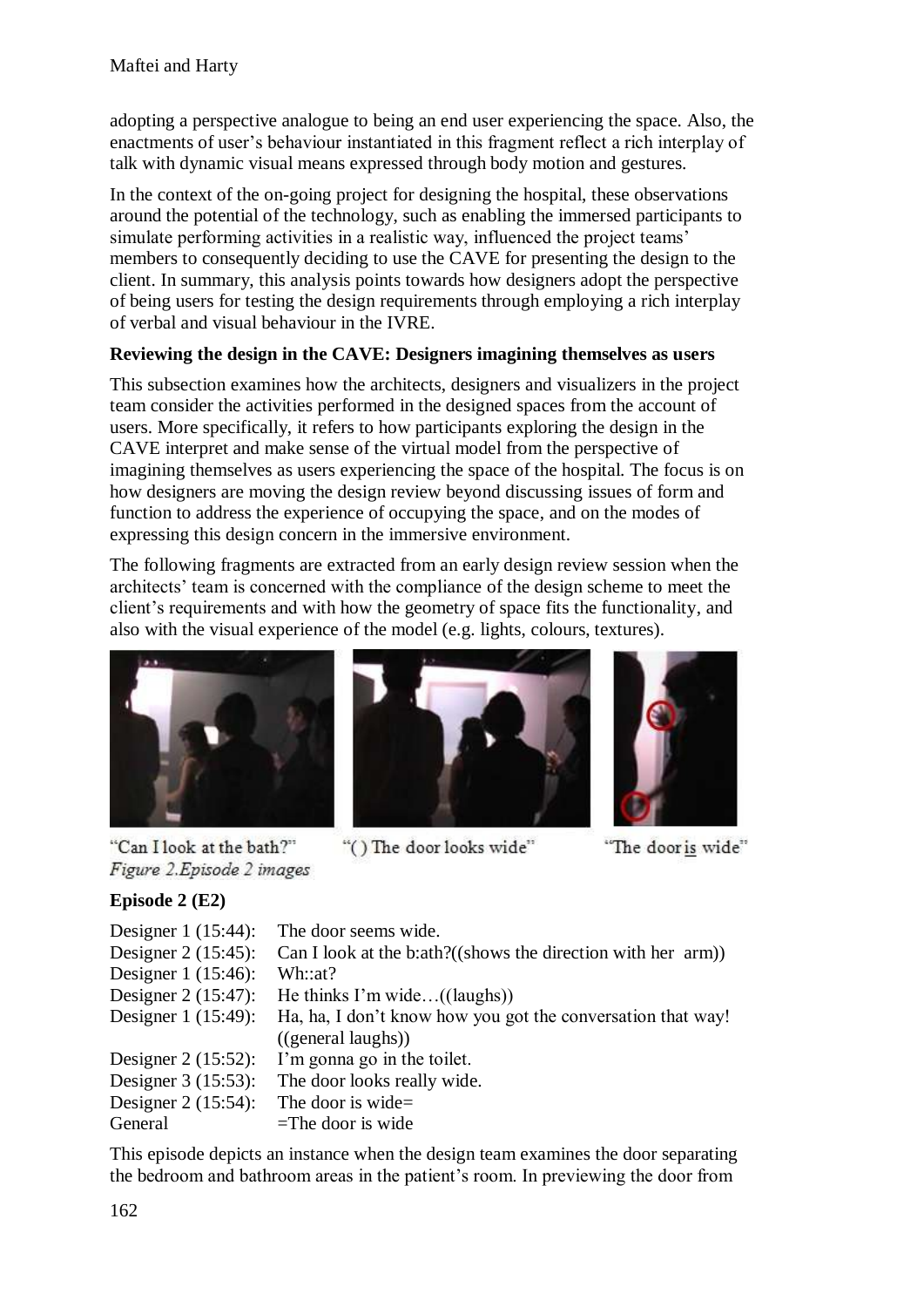the bedroom, one of the designers estimates the door's dimension as appropriate to allow a person's way between the two adjacent spatial units: "the door seems wide" (E2, 15:44). This infers a lack of certainty about the door's dimension, as the accuracy of the evaluation is not based on a precise measurement tool (like it would have been available on a scaled drawing on paper, or on a scaled physical or virtual mock-up visualised on a computer screen): "seems". It also implies another mode of measurement through considering how the door fits its use and referencing the door's width to the human body's size (therefor the door is described as "wide"). This remark relates with the immediately following moments when the way in which the designer leading the navigation formulates the intention to move the examination of the model in the bathroom as "Can I look at the bath?" generates a reaction of surprize in the first designer's in exclamation "Wh::at?". This constitutes an interestingly atypical reaction during a design review, in which shifting the spatial analysis between different areas of the design, as these are progressively being examined, is a routine procedure. The element of surprise is further augmented in the second designer's reaction: "He thinks I'm wide…" (E2,15:47). Being aware that she is visually situated in close proximity to the virtual door, previously estimated as wide, the second's designer (wearing the head trackers) ton of amusement questions the sense of relating the door's width with the size of her own body. The immediate response "I don't know how you got the conversation that way!" marks a particularity of the immersive design review and infers the overlay between the real-life like behaviour in the virtual hospital and a mode of relating design dimensions to own bodies and of referencing the ergonomics of the design to designer's enactments in the virtual space.

The sequence between the moments 15: 44 and 15:49 captures an example of how, consequently to being immersed in the virtual space with their own physical bodies, the design participants begin to perceive in a real like manner not only the design information, but also the way in which they interrelate with the virtual model and among each other. As the designer enters the bathroom through the virtual door, the other participants which are visually following her movement note the ergonomics of the space to accommodate her action (E2, 15:54). Almost simultaneously, the designer confirms that, as person wearing the head trackers, she has a similar perception of the door's dimension and augments her verbal utterance with visual gestures (raises and opens her arms to indicate the door's width) (E2, 15:54). Her verbal and visual demonstration brings about the final confirmation of the group: "the door is wide " (E2, 15:54).

Summing up, this episode shows how the designers immersed in virtual environment enact the experience of imagined users of the real hospital. Also, it reflects how multiple members of the design team organize the review by behaving like a group of end-users.







"Would have been nice () a window"

Inspecting the bathroom Counting grab rails Figure 3. Episode 3images

**Episode 3 (E3)** General (15:58): Yuh:::u!!!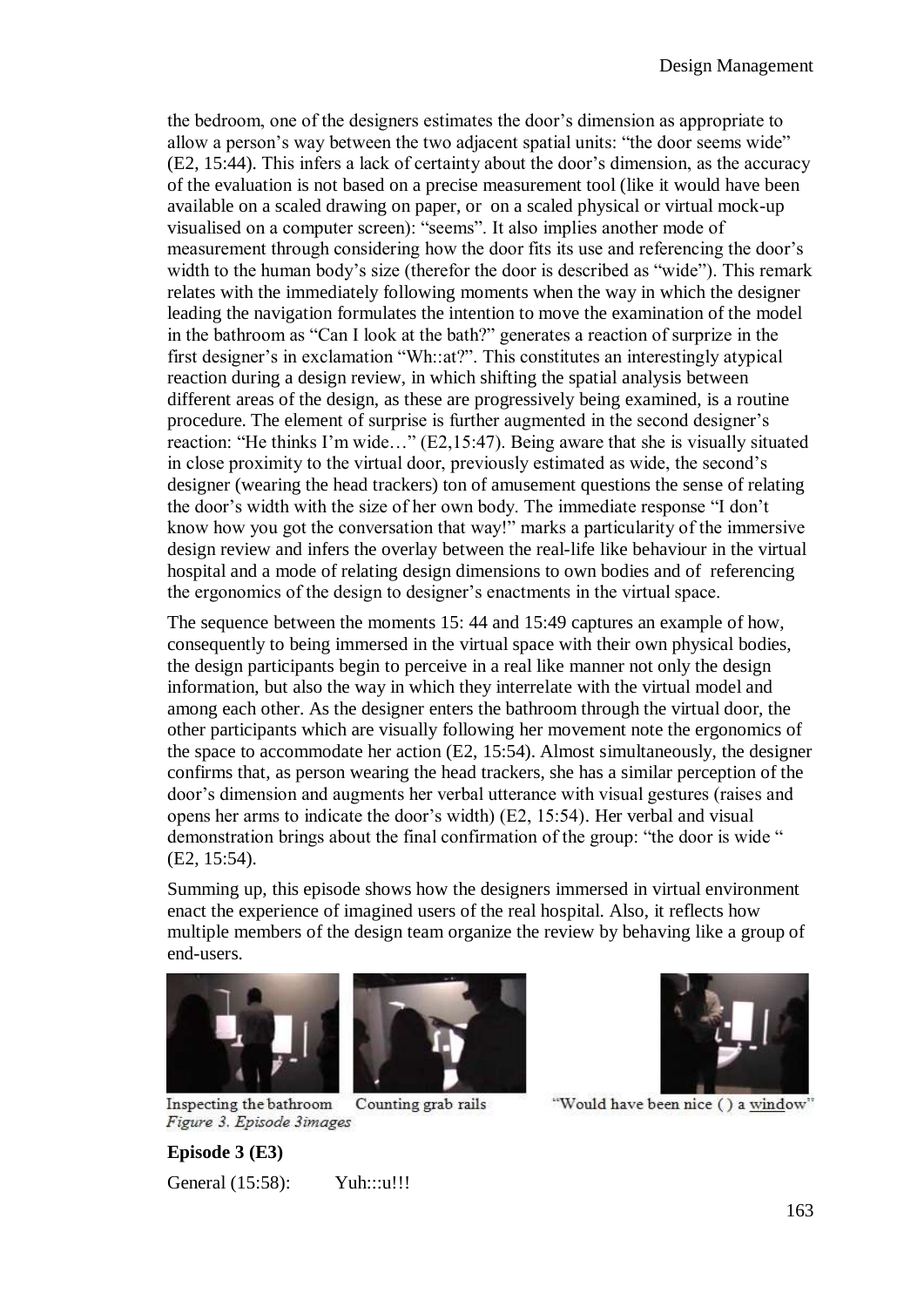|                       | ((entering the bathroom))                                        |
|-----------------------|------------------------------------------------------------------|
| Designer $1(15:59)$ : | Would have been nice if there was a window.                      |
|                       | ((gestures pointing towards the blind wall of the bathroom))     |
| General $(16:02)$ :   | It ((the room)) looks giant!                                     |
| Designer $2(16:05)$ : | These ((toilet, basin, etc.)) don't look centred                 |
| Designer $1(16:07)$ : | One, two, three,, seven, eight grab rails!                       |
|                       | ((counting the grab rails in the room and following this action) |
|                       | with hand gestures of indicating their location on the wall)     |
|                       | Designer $2(16:11)$ : It is, yes, cause they have to be!         |

The design team's members express a general enthusiasm when, consequently to the designer's wearing the head trackers motion through the space of the CAVE, they find themselves in the patient's bathroom. The group notes the satisfactory dimensions of the room, which is unanimously perceived as having a better size than expected from the previous examination of the model via other non-immersive and smaller scale representational modes (Revit model, on screen). Examining how the design meets the clients' requirements and corresponds to typical norms of a hospital bathroom scheme, their review addresses the geometrical and functional configuration of the design with regard to issues of area, heights, and the location of sanitary objects in the room.

The instance whereby a designer remarks that a window would have enhanced the quality of the bathroom's space (even though it was not a compulsory design requirement) (E3, 15:59) constitutes an example of reflecting on the perception of the space from both a professional angle, and, also from assuming how real users might perceive the design. As it does not address the specific focus of review (it is not compulsory like, for example, the grab rails that "have to be"- E3, 16:11), the observation around the window which would have enriched the quality of the space is not further expanded in the meeting in a collaborative discussion, like other spatial elements previously examined. The way in which the remark about the window juxtaposes in the sequence infers the effect of being immersed with own body on the direct perceptual experience of the designer who formulates it. Therefor the situated review of the design becomes constituted through interlacing both observations around meeting the specific design requirements (e.g. eight grab rails, 1.7 metres height for the mirror- E4,16:37) and also spontaneous reactions of the design team encountering the space with their own physical bodies and imagining the perspective of users. This episode reflects a particular mode of reviewing the design not only through measuring a space by moving through it, but also through testing the experience in the space. It moreover illustrates an example of designers making sense of the space both through the design knowledge of a scheme, and from assuming a real user's perception of the not yet built hospital.



"This basin needs to be centred" "() basin's moved" Figure 4. Episode 4 images

"This mirror should be up like that"

## **Episode 4 (E4)**

Designer 1 (16:25): The basin on the wall is off centred.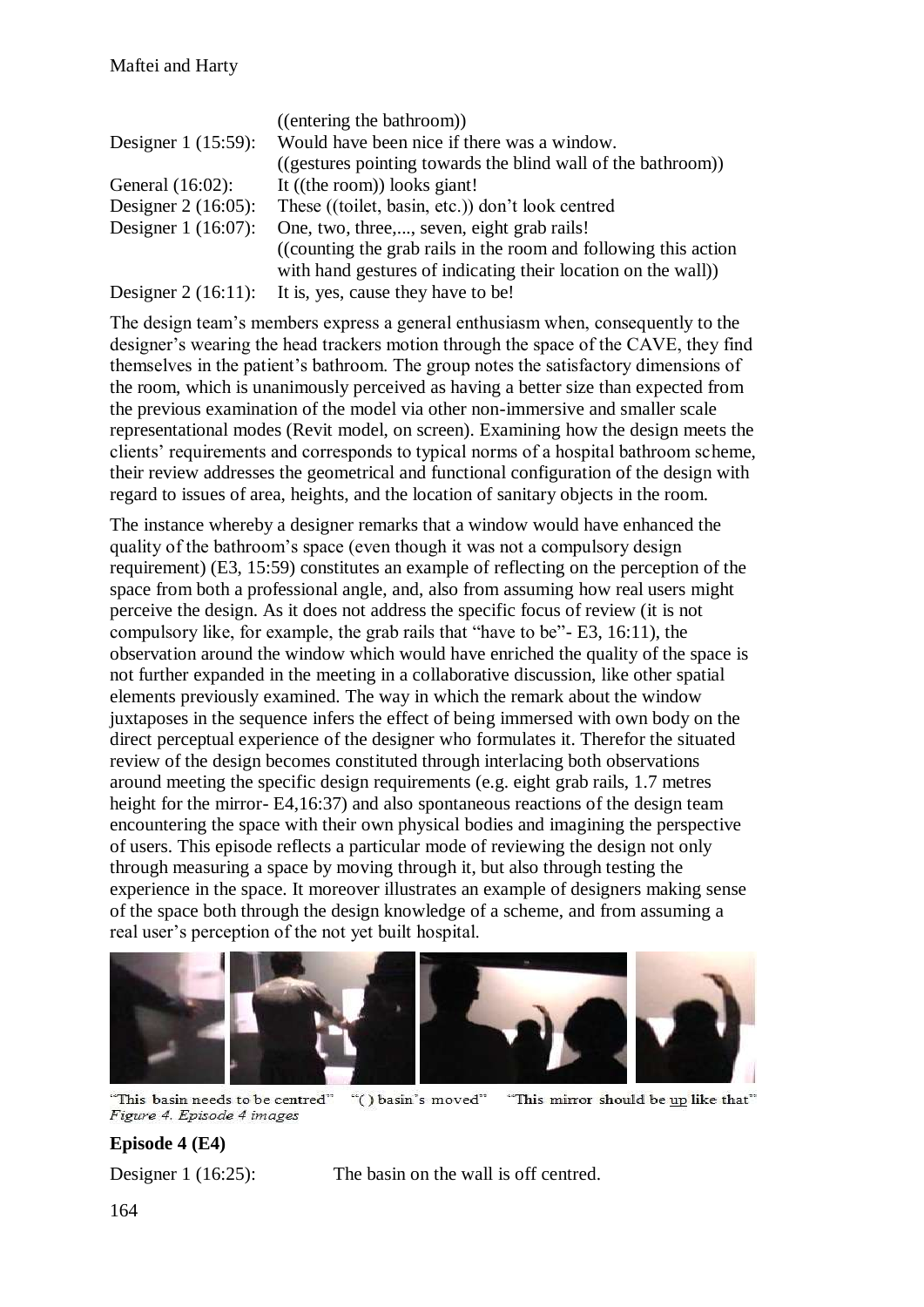| Designer 2 (16:29):   | $( )$ It looks ok $(0.2)$ Quite low, though.               |
|-----------------------|------------------------------------------------------------|
| Designer 2 (16:37):   | Eye level, $1.7$ ((metres))                                |
| Designer 3 (16:40):   | If you're a tall person you have a different point of view |
| Designer $1(16:43)$   | So if you're saying it looks low, it must be low           |
| Designer 1 (16:48):   | Does it seem low to you?                                   |
| Designer $2(16:50)$ : | Yes, it does.                                              |
| Designer 2 (16:52):   | And this mirror $(0.2)$ should be up (.) like that.        |
| Designer 1 (16:56):   | And this basin should be centred between the two rails!    |
|                       | ((the other designers change gazes and reorient their)     |
|                       | heads towards the left side of the room)                   |

In this fragment, the design team continue the exploration of the bathroom. The designer wearing the head trackers is the person having the most accurate visual perception of the rendered model, and who interacts directly with the imagery (her motion in the space of the CAVE drives the active real time animation of the virtual model). After examining the door, the window, and the grab rails, designers moving around in the bathroom employ a thorough examination of the wall with the sanitary objects. Their situated behaviour infers that the group acknowledges that the designer wearing the head tracker is experiencing the simulation of the model in the most similar way to how a real user of the bathroom might perceive it: "( ) if you're saying it looks low, it must be low" (E4, 16:43). Consequently, the collective judgement in reviewing the space becomes organized around her perceptual feedback.

The sequence of reviewing the position of the mirror on the wall develops through referencing the height levels in the virtual space to the designer's body. This reflects both in how she becomes the comparison point to give sense of scale to the model and she is integrated in the visual examination of the group, and also through how the designer enacting the use of space makes sense of the height and formulates her evaluation: "( ) this mirror should be up ( ) like that". This is complemented through expressing a visual way of describing the height when the designer gradually raises her arm above the head's level to indicate the position of the mirror. Examining the present, past, and future states of the design ("it looks ok", "is off centred", "should be up", "has moved") is realized through interlacing a multitude of gestures like pointing the directions or indicating the location of sanitary objects by moving arms, fingers and reorienting the head direction and changing gazes. As instantiated in these episodes, the awareness of own body size in reference to that of the designed building via interacting with the virtual model rendered in the CAVE enables designers to explore the space in a manner resembling to how users might experience it.

This fragment reveals how the design team members organize their collaborative evaluation around the perception of the designer who is acting the role of user. This is mediated through a complex interplay of both verbal and visual behaviour employed in simulating the experience of a user, in communicating it within the design team, and in collaboratively making sense of the design.

## **CONCLUSIONS**

The findings showed that the specific context of interacting with the building model and around it among designers immersed in the virtual environment in a real-like manner (responsive interactions in real-time through body motion in the virtual space and seeing own bodies and other team members) mediated a particular way of accomplishing the review. This consisted in: realising spatial measurements through referencing design elements to designers' physical body size; evaluating the